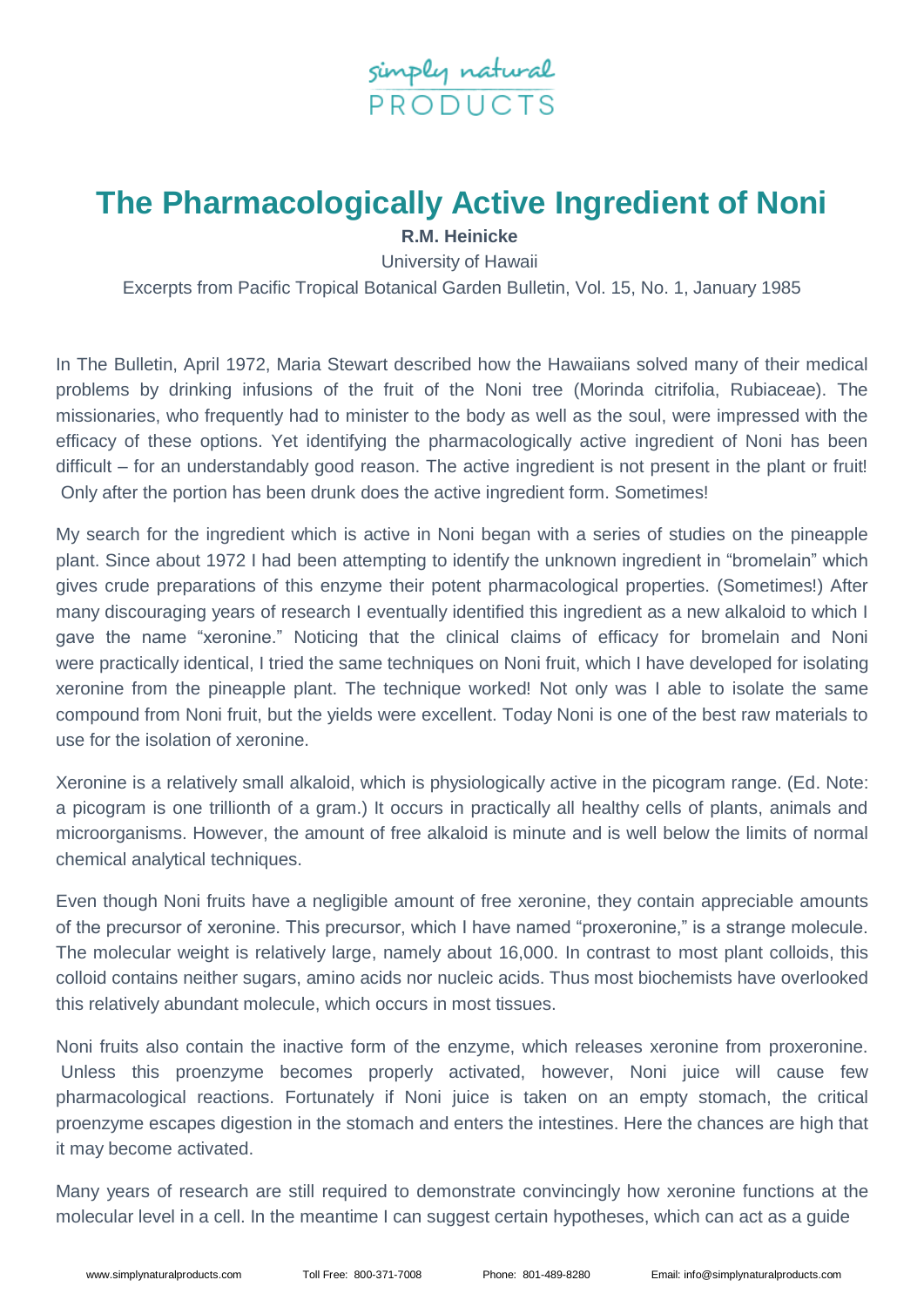

in planning experiments. I am basing these hypotheses both on clinical results with bromelain pills as well as on a limited number of laboratory and animal experiments carried out with pure xeronine.

I am proposing that the primary function of xeronine is to regulate the rigidity and shape of specific proteins. Since these proteins have different functions, we have the usual clinical situation where administering one simple drug causes an unbelievably wide range of physiological responses.

The action which xeronine has on a person depends upon which of his tissues has a sub optimal level of xeronine. Thus xeronine can alleviate certain subsets of almost any known disease. For no disease, however, will xeronine be a panacea. A physiological disease, for example senility, may be caused by a deficiency or imbalance of a number of different biochemicals as well as by malfunctioning blood vessels, hormone systems or immune bodies. Only if the disease is specifically caused by lack of xeronine will xeronine alleviate the symptoms of the problem.

I believe that each tissue has cells, which contain proteins, which have receptor sites for the absorption of xeronine to become active. Thus xeronine, by converting the body's procollagenase system into specific protease, quickly and safely removes the dead tissue from burns. It is for this reason that allows bromelain and Noni are such effective treatments for burns. Other proteins become potential receptor sites for hormones after they react with xeronine. Thus the action of ginseng, bromelain and Noni in making a person feel well is probably caused by xeronine converting certain brain receptor proteins into active sites for the absorption of the endorphin, the "well-being hormones." Other proteins form pores through membranes in the intestines, the blood vessels and other body organs. Absorbing xeronine on these proteins changes the shape of the pores and thus affects the passage of molecules through the membranes. Thus the action of bromelain, Noni and ginseng in improving digestion may be ascribable to this action. These are just a few of the many exciting actions of this newly discovered alkaloid. Since Noni is a potential source of this alkaloid, Noni juice can be a valuable herbal remedy.

There are some practical problems, however, in using Noni juice as a medicine or tonic. If one is dying and all other remedies have failed, then and only then will the average person drink Noni juice. The flavor of juice made from ripe Hawaiian Noni is terrible. None of my colleagues would touch the untreated juice. Even after I had removed most of the disagreeable flavor (several organic acids) from the juice, my colleagues still found it unfit to drink. For a price the odoriferous chemicals can be removed from the Hawaiian variety. However, other varieties grown in other Pacific Islands are milder in flavor.

Another critical problem in using Noni juice as a medicine or health tonic is timing. If the juice is drunk on a full stomach, it will have very little beneficial action. The Pepsin and acid in the stomach will destroy the enzyme, which liberates xeronine. For a seriously sick person taking the juice on an empty stomach rarely poses a problem; the patient is too sick to want to eat anything. However, for the average person who wants to drink Noni juice as a health tonic, timing is critical. I would recommend